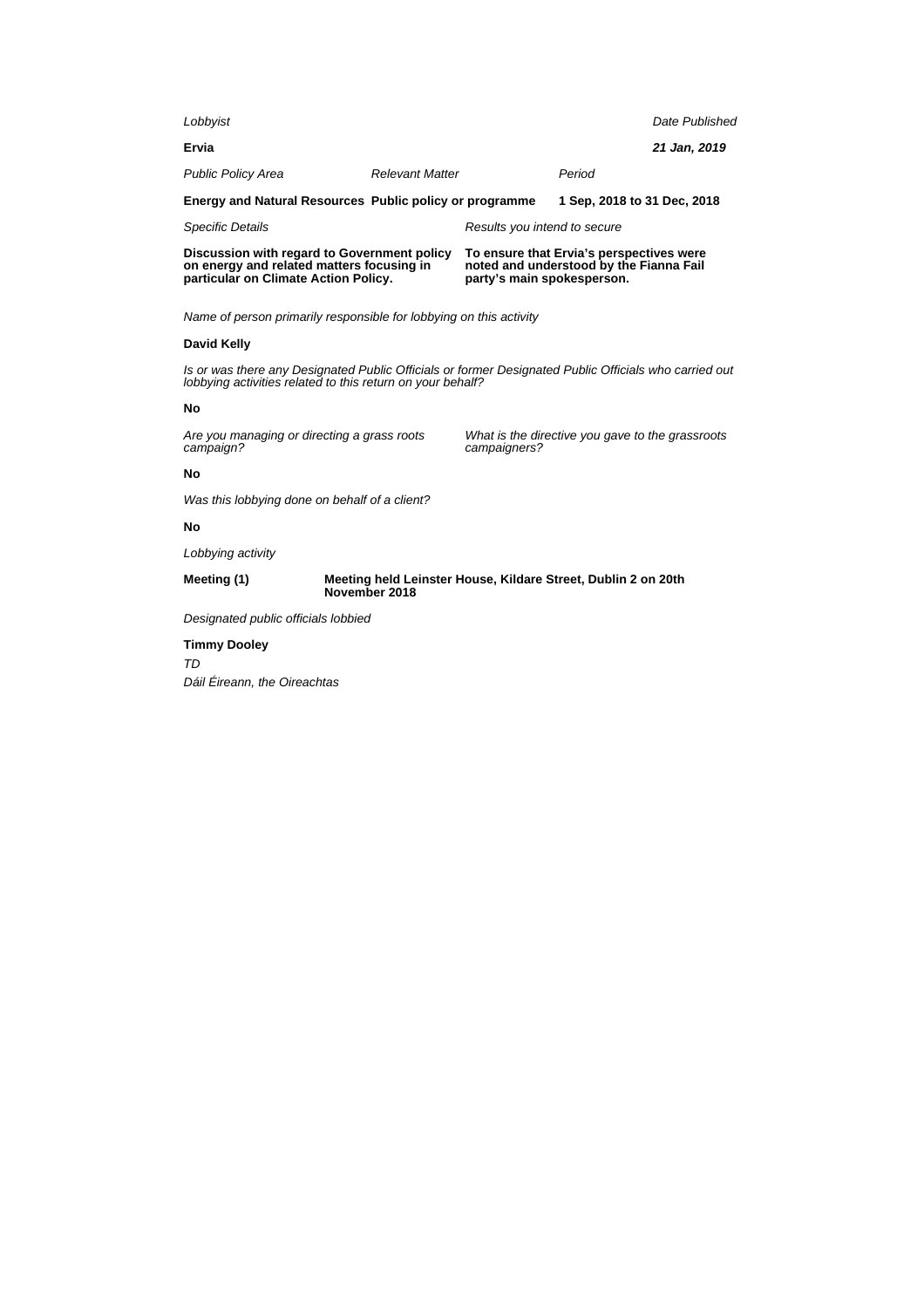| Biannacha mith nanaul ta Annammant nallan . Ta anamma that Furiala nananaathaa mana |                              |  |                             |                |
|-------------------------------------------------------------------------------------|------------------------------|--|-----------------------------|----------------|
| <b>Specific Details</b>                                                             | Results you intend to secure |  |                             |                |
| <b>Environment</b>                                                                  | Public policy or programme   |  | 1 Sep. 2018 to 31 Dec. 2018 |                |
| <b>Public Policy Area</b>                                                           | <b>Relevant Matter</b>       |  | Period                      |                |
| Ervia                                                                               |                              |  |                             | 21 Jan, 2019   |
| Lobbyist                                                                            |                              |  |                             | Date Published |
|                                                                                     |                              |  |                             |                |

**Discussion with regard to Government policy, focusing principally on Water Sector Reform. The main purpose of the meeting was to brief the TD on Ervia's progress. To ensure that Ervia's perspectives were understood by the Sinn Fein party's main spokesperson.**

Name of person primarily responsible for lobbying on this activity

## **David Kelly**

Is or was there any Designated Public Officials or former Designated Public Officials who carried out lobbying activities related to this return on your behalf?

### **No**

Are you managing or directing a grass roots campaign?

What is the directive you gave to the grassroots campaigners?

### **No**

Was this lobbying done on behalf of a client?

## **No**

Lobbying activity

**Meeting (1) Meeting held Leinster House, Kildare Street, Dublin 2 on 14th November 2018**

Designated public officials lobbied

### **Eoin O'Broin**

TD Dáil Éireann, the Oireachtas